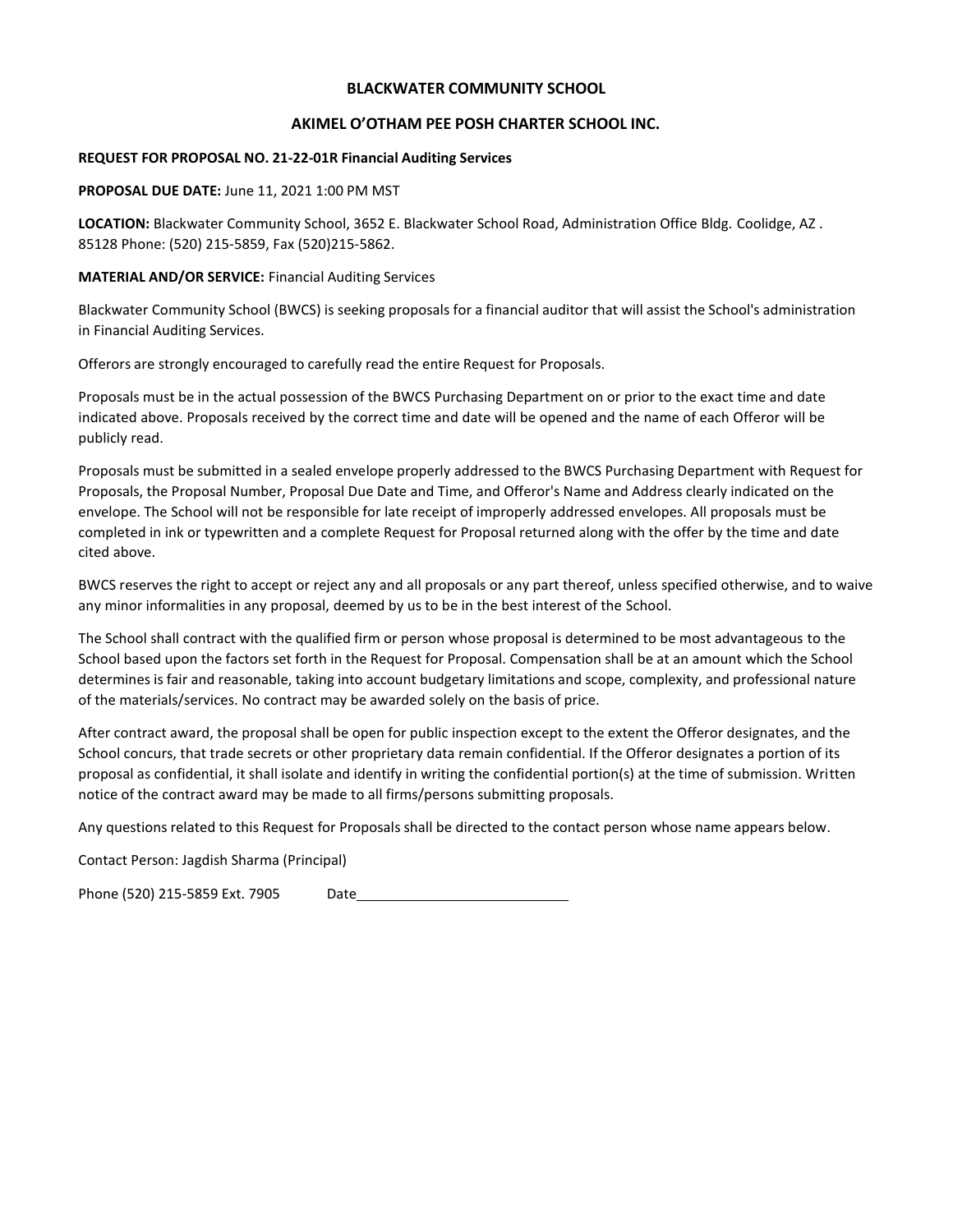#### **This Proposal is offered by:**

| Firm/Person | Address   |     |       |      |
|-------------|-----------|-----|-------|------|
| City        | State     | ZIP | Phone | Date |
| Title       | Signature |     |       |      |

### **A. DIRECTIONS FOR SUBMITTING COMPETITIVE SEALED PROPOSALS**

Offerors shall sign the Request for Proposal. If this document is not properly signed, the proposal may be considered non-responsive. Telephoned, telegraphed or faxed proposals will not be accepted.

In the event that no proposal is to be submitted, please advise Blackwater Community School, whether or not further requests for like items covered by this request are desired (see final page of No Bid Response Form) .

Any Offeror not responding to two (2) consecutive Requests for Proposals for similar procurements may be removed from the Vendor List for those items.

### **B. TERMS AND CONDITIONS**

The submission of a proposal shall indicate that the Offeror has read the terms and conditions, understands the requirements and that the Offeror can supply the required services specified.

No alterations, erasures or additions are to be made unless initialed in ink. Proposals must be legible, typewritten if possible. Illegible or vague proposals may be rejected.

No contract exists on the part of the school until a written purchase order along with BWCS Contract has been signed. Issuance of a purchase order and a signed BWCS contract will be considered sufficient notice of acceptance of contract.

Prices shall be stated in units as specified (excluding sales tax) and the extension (excluding sales tax) on each item in the proposal. In the event of conflict between the unit price and the extension, the unit price shall govern.

It is mutually understood and agreed that the successful firm shall not assign, transfer, convey, sublet or otherwise dispose of the purchase order or contract, or their right, title, or interest therein, or power to execute such purchase order or contract to any other person, company or corporation without the prior written consent of the BWCS Principal, Director of Purchasing or designee.

BWCS reserves the right to return any equipment and/or supplies that do not meet specifications indicated in the proposal at Offeror's expense. Offeror guarantees that equipment and/or supplies delivered are standard, new and regular stock.

Failure to examine any requirements shall be at the Offeror's risk.

### **C. CERTIFICATION**

By signing the Offer (page 1 of the RFP), Offeror certifies the following:

Offeror has examined and understands the terms, conditions, scope of work and the specifications and other documents in this solicitation.

The submission of the offer did not involve collusion or other anti-competitive practices. Neither signatory nor any person on his behalf, has not agreed, connived or colluded to produce a deceptive show of competition in the matter of the bidding or award of a contract under this solicitation.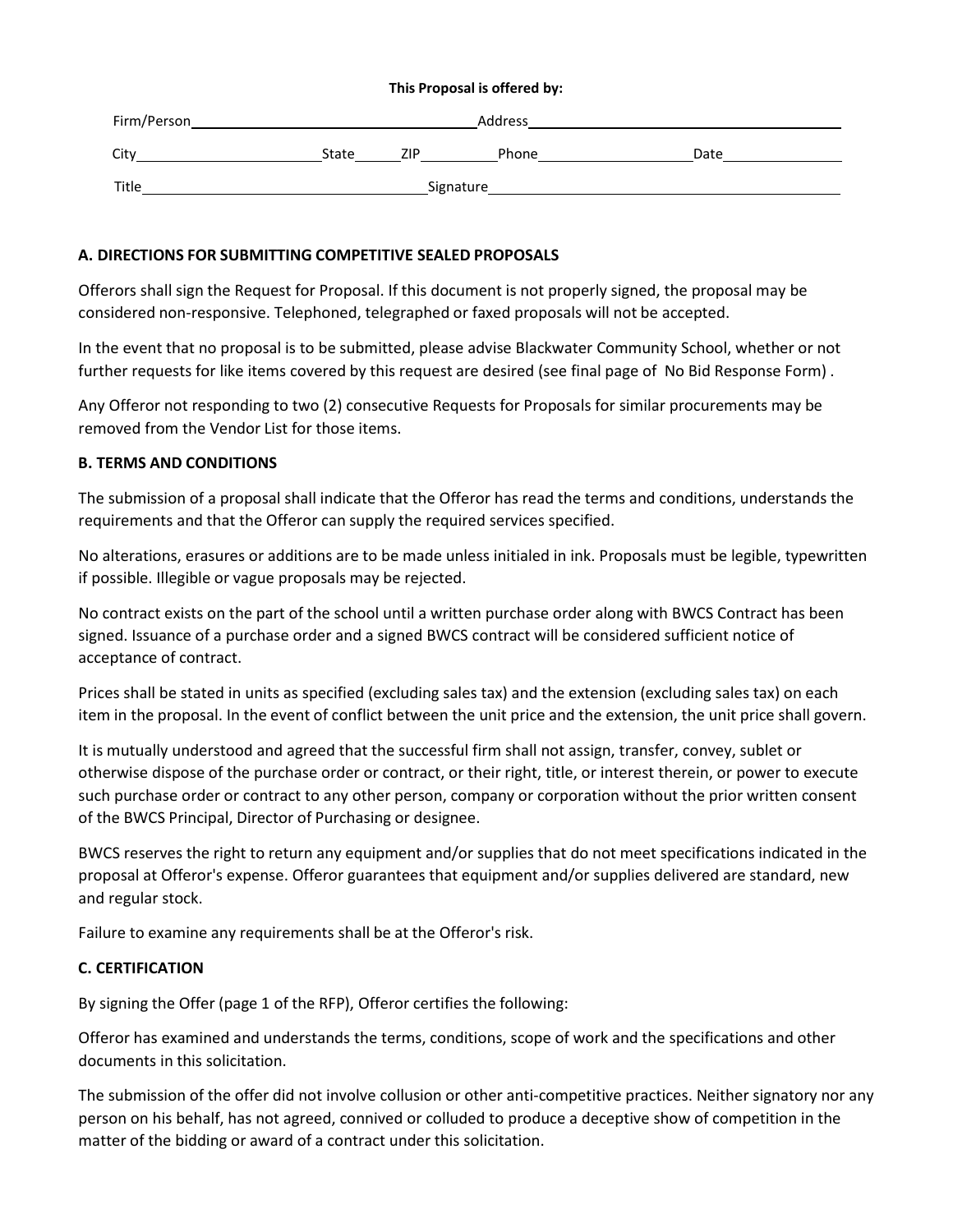Offeror has not given, offered to give, nor intends to give at any time hereafter any economic opportunity, future employment, gift, loan, gratuity, special discount, trip, favor, or service to a public servant in connection with the submitted offer.

Neither Offeror nor any officer, director, partner, member or associate of Offeror, nor any of its employees directly involved in obtaining contracts with the State of Arizona, Blackwater Community School or any subdivision of the state has been convicted of false pretenses, attempted false pretenses, or conspiracy to commit false pretenses, bribery, attempted bribery or conspiracy to bribe under the laws of any state or federal government for acts or omissions after January 1, 1985.

Offeror agrees to comply fully with any and all provisions of A.R.S. 32-1101 et seq (Registrar of Contractors) that may regulate Offeror's business. Offeror shall not discriminate against any employee, or applicant for employment in violation of federal and state laws (see Federal Executive Order 11246: ARS 31-1461).

Offeror is not currently suspended, debarred or otherwise precluded from participation in any public procurement activity with any federal, state or local government entity.

If awarded a contract, Offeror agrees to promote, offer and sell under Blackwater contract only those materials and/or services awarded to contractor by Blackwater Community School.

If awarded a contract, Offeror will provide the equipment, commodities, and/or services to Blackwater Community School in accordance with the terms, conditions, scope of work, specifications, and other documents of the Request for Proposal.

If awarded a contract Offeror agrees that all students, staff and other individuals eligible to receive services will have equal access to services regardless of race, religion, color, sex, disability, age or national origin (including language minority individuals).

Offeror and all proposed subcontractors comply and shall remain in compliance with the Federal Immigration and Nationality Act (FINA), all other Federal immigration laws and regulations, A.R.S. 41-4401, and A.R.S. 23-214, which requires compliance with federal immigration laws by Arizona employers, Arizona contractors and Arizona subcontractors in accordance with the E-Verify employee eligibility verification program.

Offeror does not have scrutinized business operation in Sudan or Iran and complies with the Export Administration Act.

## **D. TAX REQUIREMENTS**

Do not include any Sales or Use Tax on individual items in this proposal. Instead show below the percent of tax to be charged by you. The School is exempt from paying Sales Tax. No sales tax will be charged.

## **E. SAMPLES**

It is the vendor's responsibility to provide the School with adequate samples and detailed specifications from any item offered. If a sample is requested by the School for evaluation, it must be submitted within 10 working days.

Samples submitted for evaluation shall be free of charge, submitted and removed by Offeror at Offeror's expense. Award samples may be held for comparison with deliveries. The School shall not be held responsible for any sample damaged or destroyed in examination or testing. Samples not removed within thirty (30) days after notice to the Offeror will be regarded as abandoned and the school shall have the right to dispose of them as its own property.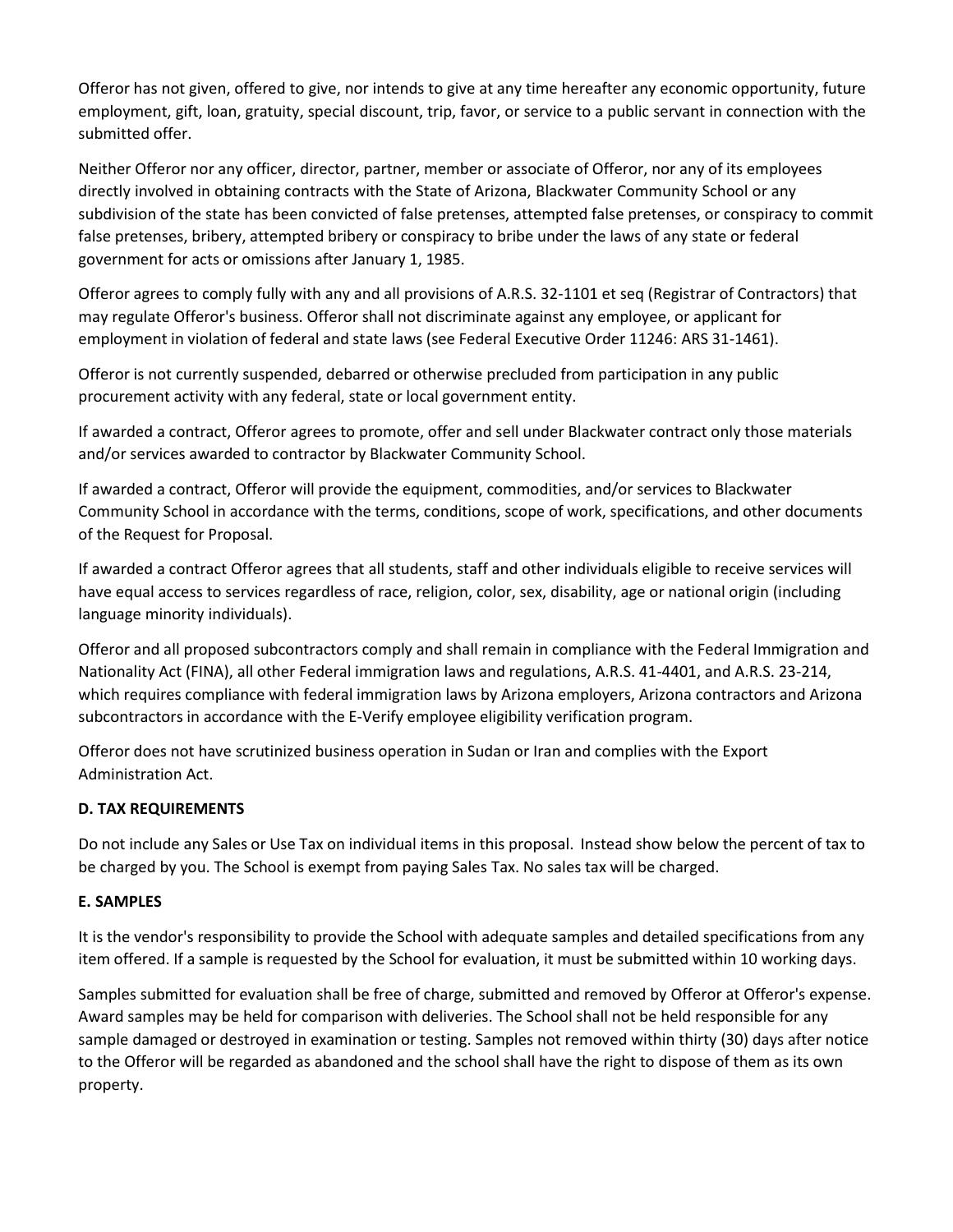Samples submitted will be compared to proposal specifications and evaluated as to: materials used in construction, quality and workmanship, durability, adaptability to the use for which this item was intended, and overall appearance.

## **F. WARRANTY/GUARANTEE**

All bidders must guarantee full satisfaction of their products use or permit unsatisfactory products to be returned collect for full money refund. Vendors will replace damaged items at no cost to the School.

# **G. QUANTITY(S)**

Quantity(s) indicated are the School's best estimate of projected needs and are in no way guaranteed or implied. Payment will be made to successful Offeror for actual quantity(s) ordered and received. Final quantities will be based upon need and funds available.

In the best interest of the School, we reserve the right to increase or decrease quantities as shown, or to place subsequent orders with successful Offeror(s). Successful Offeror will be contacted prior to the placement of any additional order for verification of proposal prices.

## **H. PRICE CLAUSES**

Prices must be firm at least 120 days, preferably firm for one year from date of proposal award.

After 120 days, the BWCS Purchasing Department will review fully documented requests for price increases. The requested price increase must be based upon a cost increase that was clearly unpredictable at the time of offer and which can be shown to directly affect the price of the item concerned. The BWCS Purchasing Department will determine, through competitive market review, trade publications, independent price index, and/or other means, whether the requested price increase, or an alternative option, is in the best interest of the School. The vendor shall offer BWCS any published price reduction during the contract period. All price adjustments will be effective on acceptance by the BWCS Purchasing Department.

Indicate the number of days prices are firm: (If not filled in then price is firm for the term of contract which is normally one year)

## **I. FORM OF CONTRACT**

The form of contract for this purchase shall be a properly issued purchase order referencing the requirements of this Request for Proposals. If a firm submitting an offer requires that the School sign an additional contract, a copy of the proposed contract must be included with the proposal.

The Purchasing Department will review proposed vendor contract documents. A vendor's contract document shall not become part of the purchase contract unless and until an authorized representative of the BWCS signs it. BWCS's contract documents shall govern in the event of conflict with the terms of a vendor's contract.

At any time and with the mutual consent of the vendor and School, the contract may be amended if deemed to be most advantageous to the School. If the vendor objects to the amendment(s) the School may cancel the contract.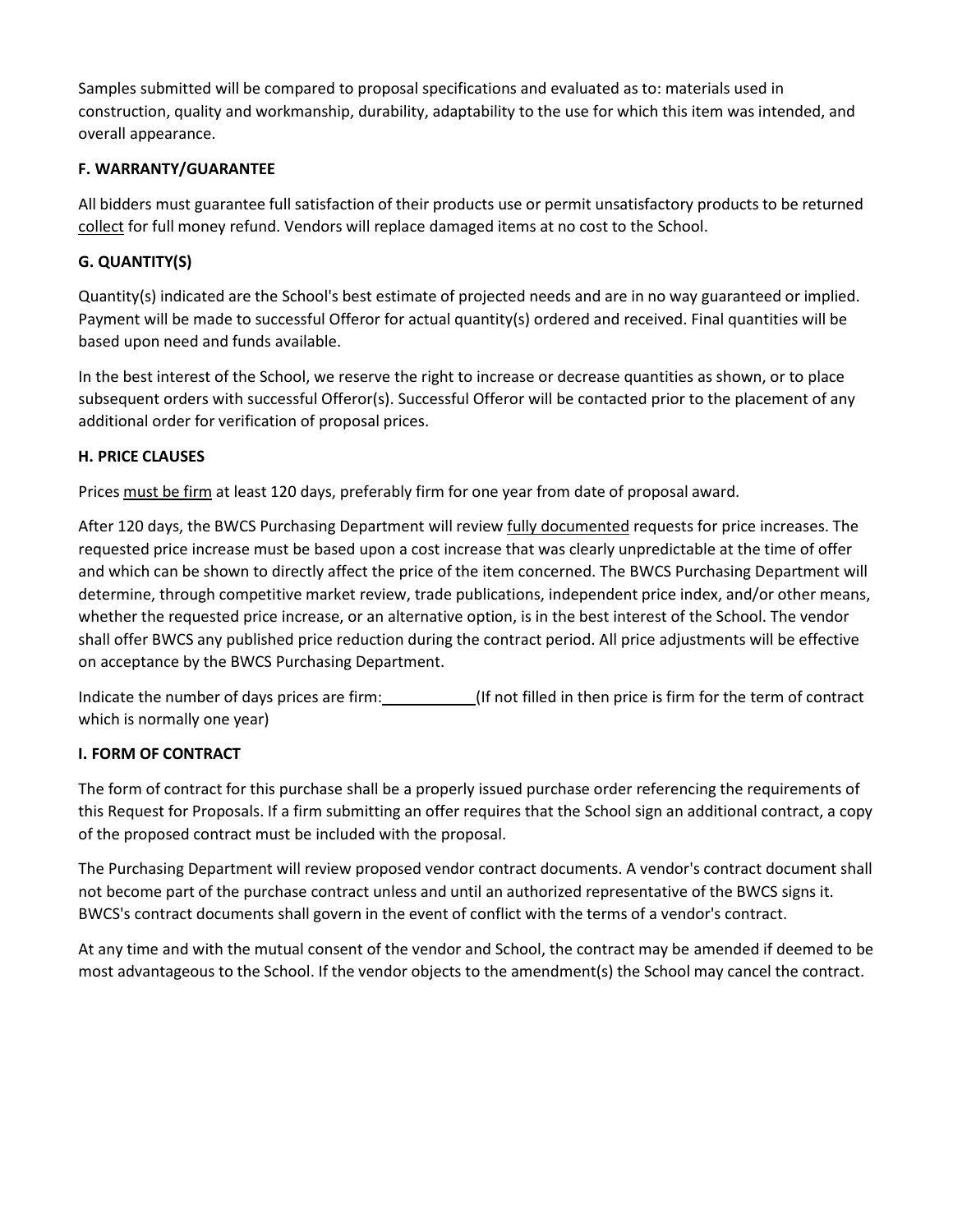### **J. CONTRACT LIAISON**

The Contract Liaison for any contract under this Request for Proposal will be Jagdish Sharma (or designee), Principal, Blackwater Community School, (520) 215-5859 x 7905. The Contract Liaison shall act as the BWCS's contract manager and oversee performance under the contract.

The Contract Liaison may provide the vendor with general guidance as to contract performance. However, this individual is not authorized to make or approve changes in the contractual or performance requirements of any contract. Changes to an awarded contract shall be effective only upon written approval from the BWCS/Akimel O'Otham Pee Posh Charter School Inc. Governing Board.

## **K. DELIVERY OF AWARDED ITEMS**

Delivery to be F.O.B. destination, freight prepaid to the BWCS, Coolidge, AZ, as indicated on the purchase order. Prompt delivery is of the essence and may be a factor in proposal award. Therefore, Offeror must indicate delivery time following receipt of purchase order on the proposal form. Failure to deliver order within the specified time frame may result in purchase order cancellation.

All deliveries shall be accompanied by delivery tickets or packing slips. Ticket shall contain school purchase order number, vendor name and name of article. Purchase order number, vendor name and name of article, shall identify cartons.

All equipment must be marked with manufacturer's name either by stamping or embossing.

Indicate number of days for delivery after receipt of purchase order .

### **L. GENERAL INFORMATION**

Any formal written protest arising from the solicitation and/or award of this Request for Proposal shall be filed with Jagdish Sharma (or Designee), the School Representative(s). Written protest relating to the initial solicitation must be filed with the School Representative prior to proposal opening. All other protests must be filed within 10 days after the protester knows or should have known the basis of the protest whichever is earlier. Contact with the School Representative may be made at (520) 215-5859 for the information required in the filing of a formal written protest pursuant to State Board of Education School Procurement Rule R7-2-1142.

The School reserves the right to conduct discussions with responsible Offerors for the purpose of clarification and to request best and final offers before a contract is awarded.

The School reserves the right to accept or reject any proposal, or any part thereof, unless specified otherwise, and to waive any minor informalities in any proposal deemed by us to be in the best interest of the School.

The Request for Proposals is issued in accordance with the requirements of the Arizona Department of Education's School Procurement Rules (Arizona Administrative Code R7-2-1001 through R7-2-1195). Any contract awarded as a result of this Request for Proposal shall be governed by said rules.

### **M. SERVICE TO INCLUDE BUT NOT LIMITED TO**

Prompt delivery of the service requested.

### **N. PROPOSAL EVALUATION AND AWARD**

The School intends to contract with the qualified firm or individual whose proposal(s) is deemed to be most advantageous to the School. No contract shall be awarded solely on the basis of price. Cost is a factor in selection,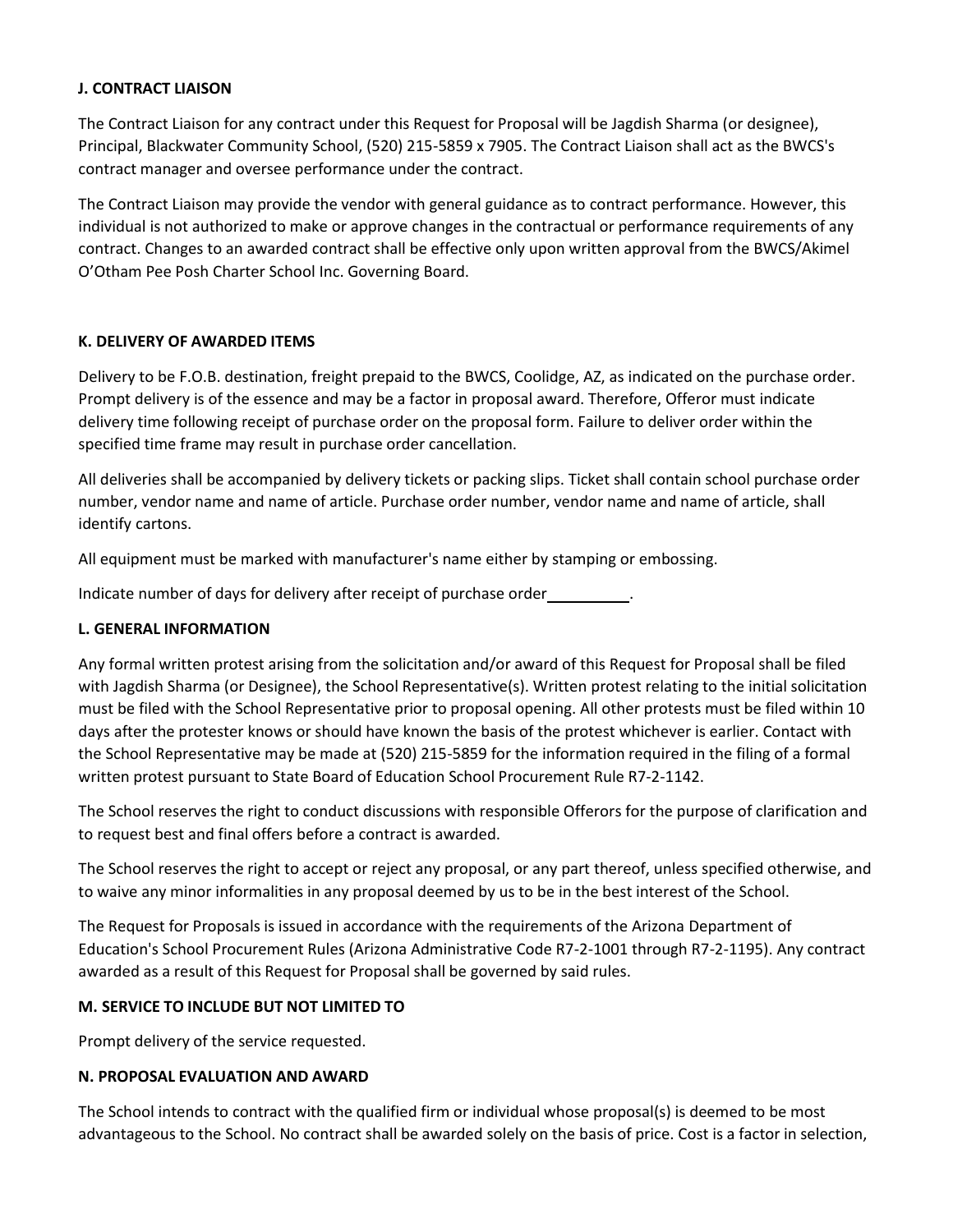however, only those proposals determined to meet all of the requirements of this Request for Proposals will be given consideration.

The evaluation and award criteria, in relative order of importance, are the following:

• A thorough knowledge and at least five (5) years' experience in Single Point Audit requirements as it relates to BIE Grant schools.

• A thorough knowledge and at least five (5) years' experience in general accounting requirements as it relates to charter schools.

- Demonstrated competence, qualifications and ability to provide the required services.
- Relevant experience providing the required services.
- Plan for implementing the program and providing specified services.
- All required licenses and permits for providing services in the Gila River Indian Community.

• Cost

BWCS anticipates it will contract with one vendor. The School reserves the right to award to the second most advantageous Offeror, if primary Offeror is unable to perform the contract's requirements.

All proposals shall be open for public inspection after contract award, except to the extent the Offeror designates and the School concurs, that trade secrets or other proprietary data contained in the proposal documents remain confidential.

## **0. SCOPE OF SERVICES**

Blackwater Community School maintains two (2) charters - a K-2 grade, a 3<sup>rd</sup>-5<sup>th</sup> grade and a Bureau of Indian Education (K-5) Grant School. Proposals must be inclusive for all three (3) schools.

1) The Offeror will prepare the required documents for both a single point audit and a general accounting report within the specified time lines i.e. November for the Charter Schools and March for the BIE Grant School in accordance with the Single Audit Act of 1984, USFRCS and GASB.

2) The Offeror will provide written documents in advance for the audit i.e. audit questions, checklists

3) The Offeror will review the audit with administration prior to submitting it to either the Solicitor General or the Auditor General offices. In addition the Offeror will discuss the findings with administration and make appropriate changes if substantiated.

4) The Offeror will obtain all required licensing as per The Gila River Indian Community.

## **P. PROPOSAL SUBMITTAL**

Please submit your proposal providing the following information. Number as indicated.

1. Provide your firm's name, address, telephone number and how long firm has been in business.

2. Provide a description of your firm's experience in providing the specified items.

3. Provide a thorough description of your firm's ability to provide support after sale. Indicate any services that would be available to BWCS.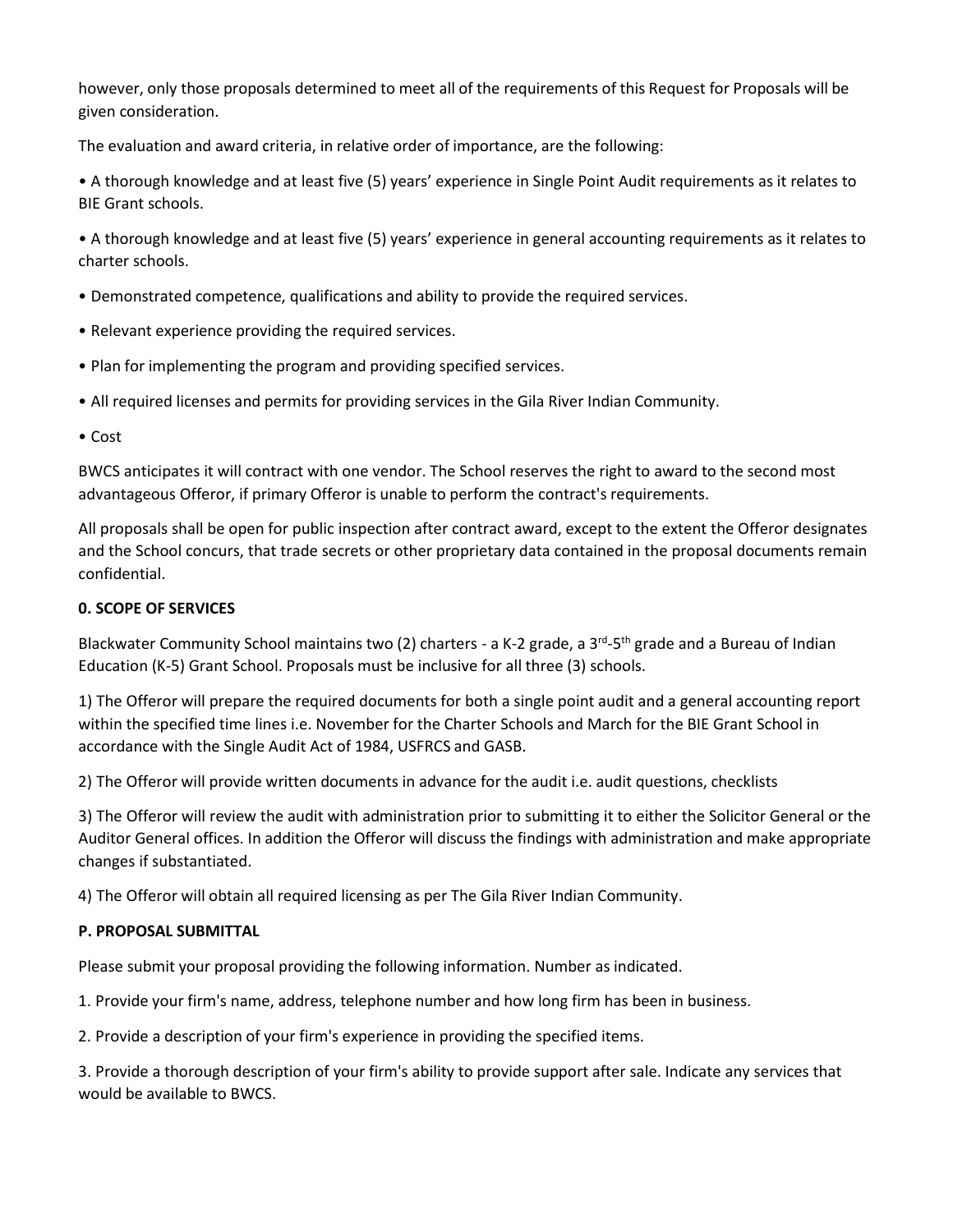4. Provide a list of at least three customers the School can contact as references for your firm's services and/or equipment. The references listed must have received the same or substantially similar materials and services as those specified in this Request for Proposals.

5. Indicate any and all extra or incidental costs that might apply to the Schools purchase.

6. Provide documentation that the firm or any individual representing the firm is not currently suspended, debarred or otherwise precluded from participation in any public procurement activity with any federal, state or local government entity.

# **Q. TERM OF CONTRACT. EXTENSION, AMENDMENTS, CANCELATION & PENALTIES**

Contract period: It is Blackwater School's intent to award a multi-term contract for the specified materials, equipment and/or services. The initial contract term shall be for one (1) year. By mutual written agreement between Blackwater Community School and contractor, the contract may be extended up to four (4) consecutive additional 12-month periods, beginning immediately after expiration of the prior term. However, no contract extension exists unless and until contractor is so notified by Blackwater Community School.

The School reserves the right to immediately cancel the contract without penalty or recourse, in whole or part, when the School determines that action to be in its best interest. Contractor shall be entitled to receive just and equitable compensation in accordance with applicable contract pricing for work in progress and/or work completed before the effective date of the cancellation.

The School reserves the right to penalize, withhold payment or partial payment if said products or services are not delivered or not completed as stated in the scope of services. Excessive penalties may result in cancellation of the contract/purchase order.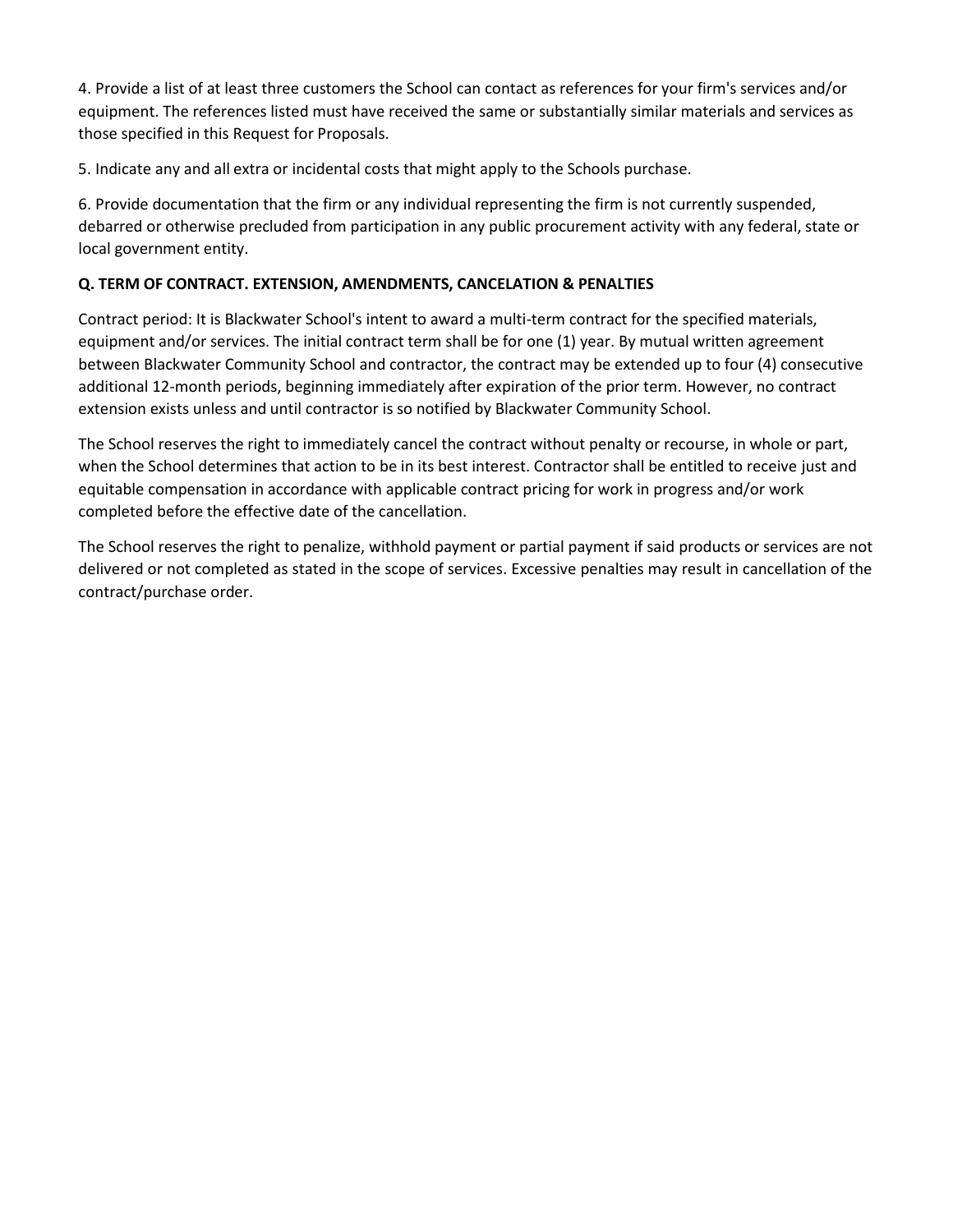#### Attachment 1 - **INDEPENDENT CONTRACTOR AGREEMENT**

This independent contractor agreement (the "**Agreement**") is made and entered into as of , 2021 (the "**Effective Date**") between Blackwater Community School (the "**School**"), a tribally controlled grant school, and

("**Contractor**") (collectively, the "**Parties**").The School requests the Contractor to perform services for it and as laid out in the Scope of work section of the RFP.

The Parties therefore agree as follows:

### 1.1. **Termand Termination**.

1.2. This Agreement takes effect immediately as of the Effective Date, and remains in full force and effect until the Contractor has completed the Services or until June 30, 2018, whichever occurs sooner. This period shall be referred to as the "**Term**." This Agreement may be terminated earlier pursuant to Paragraphs 1.2 – 1.3.

1.3. Either Party may terminate this Agreement for cause by providing the other Party written notice if the other Party: (i) is in material breach of this Agreement and has failed to cure such breach within five (5) days after its receipt of written notice of such breach provided by the non-breaching Party; (ii) engages in any unlawful business practice related to that Party's performance under the Agreement; or (iii) files a petition for bankruptcy, becomes insolvent, acknowledges its insolvency in any manner, ceases to do business, makes an assignment for the benefit of its creditors, or has a receiver, trustee or similar party appointed for its property.

1.3 Either Party may also terminate this Agreement without cause, so long as the terminating party provides thirty calendar days' written notice to the other of termination.

#### **2.1. Contractor Services and Rate of Pay.**

Provide Financial Auditing Services to School (Akimel Charter (K-2) and (3-5) and BIE (K-5) Grant School

2.2. During the Term, the School may engage the Contractor to provide the following services as needed (the "**Services**"), or other such services as mutually agreed upon in writing by the Parties(email is acceptable):

2.3. The Contractor shall provide all necessary equipment to perform the Services.

2.3 As a result of providing the Services, the Contractor or Contractor Personnel may create certain work product (the "**Work Product**"). Any such Work Product created pursuant to this Agreement shall be the property of the School, who has procured the Contractor's Services hereunder, and such Work Product shall be turned over to the School at the culmination of this Agreement.

2.4. The Contractor shall notify the School of any change(s) to the Contractor's schedule that could adversely affect the availability of the Contractor, whether known or unknown at the time of this Agreement, no later than **10 days** prior to such change(s). If the Contractor becomes aware of such change(s) within the **10 days** period, the Contractor shall promptly notify the School of such change(s) within a reasonable a m o u n t of time.

2.5. The Contractor shall issue invoices that itemize the work performed in the period billed to a sufficient level of specificity as determined by the Principal, in connection with the Business Office. Invoices shall be submitted to the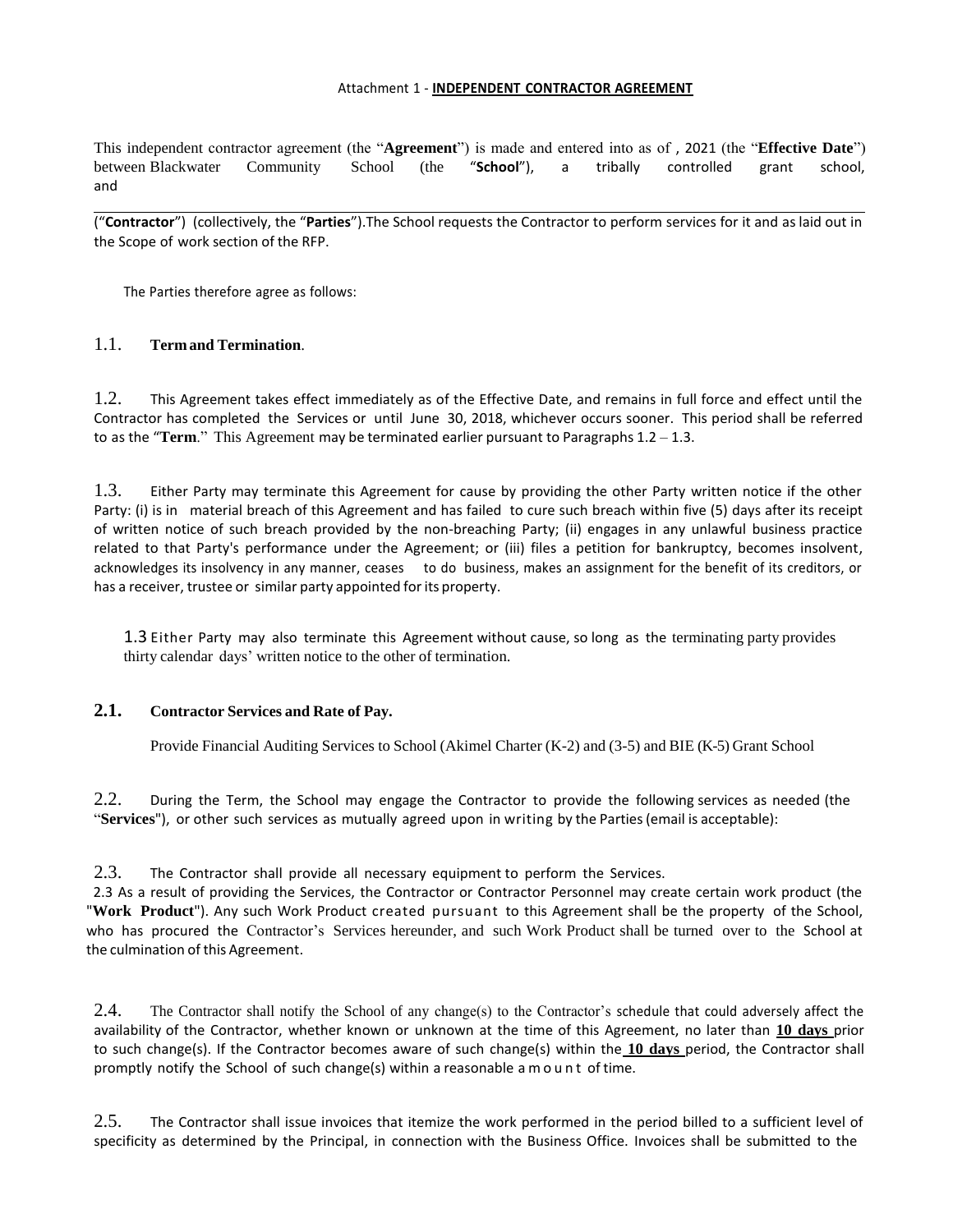School's accounts payable department within thirty days of completing the Services, unless otherwise instructed by the School. The Contractor shall also provide any supporting documentation as instructed by the School's accounts payable department. The School shall remit payment to the Contractor within thirty days of receiving the invoice from the Contractor.

2.6. The School shall not be responsible for federal, state and local taxes derived from the Contractor's net income or for the withholding and/or payment of any federal, state and local income and other payroll taxes, workers' compensation, disability benefits or other legal requirements applicable to the Contractor. Any such liabilities shall be the sole financial responsibility of the Contractor, including as such liabilities may arise with respect to any Contractor Personnel.

## **3.1. Independent Contractor Status.**

3.2. The Parties intend that the Contractor and any Contractor Personnel be engaged as independent contractors of the

3.3. School. Nothing contained in this Agreement will be construed to create the relationship of employer and employee, principal and agent, partnership or joint venture, or any other fiduciary relationship.

3.4. The Contractor **may not act** as agent for, or on behalf of, the School, or to represent the School, or bind the School in any manner.

3.5. Neither the Contractor, and the Contractor's Personnel, if any, will not be entitled to worker's compensation, retirement, insurance or other benefits afforded to employees of the School.

#### 4.1. **Ownership**.

4.2. The Parties intend that, to the extent the Work Product or a portion of the Work Product qualifies as a "work made for hire," within the definition of Section 101 of the Copyright Act of the United States (17 U.S.C. § 101), it will be so deemed a work made for hire. If the Work Product or any portion of the Work Product does not qualify as work made for hire, and/or as otherwise necessary to ensure the School's complete ownership of all rights, titles and interest in the Work Product, the Contractor shall transfer and assign to the School all rights, titles and interests throughout the world in and to any and all Work Product. This transfer and assignment includes, but is not limited to, the right to publish, distribute, make derivative works of, edit, alter or otherwise use the Work Product in any way the School sees fit.

4.3. The School grants the Contractor, a limited, non-exclusive, non-transferable, non-assignable, royalty free, worldwide license to display the Work Product on a platform personally controlled, in whole or in part, by the Contractor. The School may revoke this license at any time by requesting the removal of the Work Product displayed by the Contractor. Upon such request, the Contractor shall remove the Work Product from the platform, and provide written notification of such removal.

5.1. **Insurance Coverage.** The Contractor understands and agrees that, as a precondition to this Agreement and prior to beginning any work on behalf of the School, the Contractor shall obtain and must provide a certificate of liability insurance naming Blackwater Community School as an additional insured for the following types of insurance coverage at the amounts identified herein: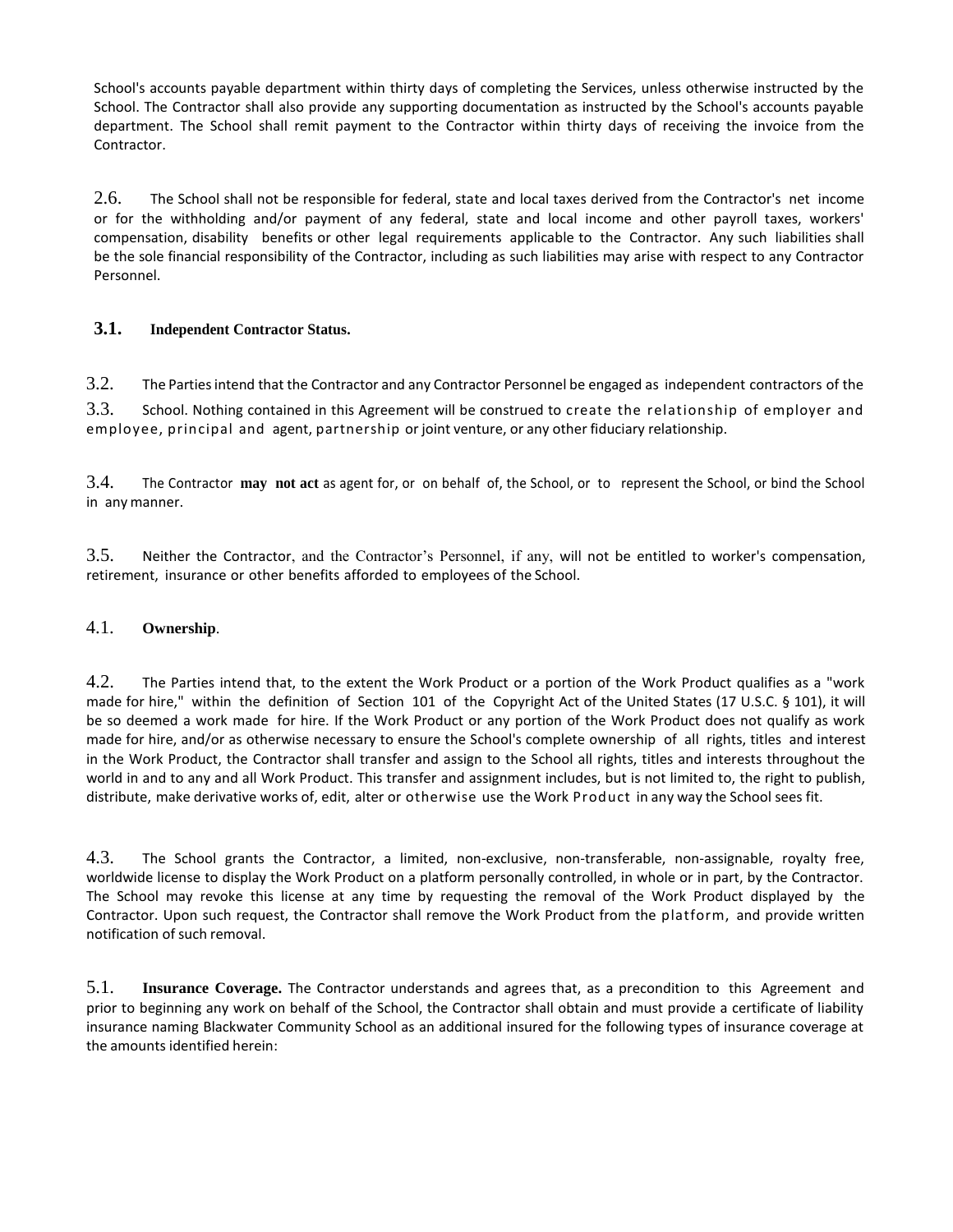- $\triangleright$  Workers' compensation coverage must provide statutory limits and show limits of \$1,000,000.00/\$1,000,000/\$1,000,000.
- $\triangleright$  General liability coverage in the amount of \$1,000,000.00 per occurrence with a \$2,000,000.00aggregate;
- $\triangleright$  Auto liability coverage in the amount of \$100,000.00 combined single limit for bodily injury, \$300,000.00 for total bodily injury, and \$100,000.00 for property damage.

Should the Contractor not provide the aforementioned certificate of liability prior to commencing work with the School, or should the Contractor allow any mandatory insurance required by this Agreement to expire during the term of this Agreement, Blackwater Community School will assess a 5% penalty in the form of a deduction from any payment of fees paid to Contractor to cover the cost to Blackwater Community School for providing said coverage through the School's own carrier(s).

The Contractor hereby acknowledges and agrees that the foregoing coverage is required at any and all times work is performed on behalf of the School, regardless of whether said work is performed on the School's campus or not.

5.1 Workers' Compensation Not Required for Sole Proprietors

Pursuant to Arizona law, certain sole proprietors are not required to maintain workers' compensation insurance coverage. If the Contractor is a sole proprietorship or other entity that is not required to secure such coverage for him/herself or his/her employees, Contractor nevertheless agrees to release, indemnify, a n d hold harmless Blackwater Community School from all claims, fines and actions, including any award by the Industrial Commission of Arizona, or any other similar administrative body and/or court of law, arising out of claims by an employee or agent of the Contractor for work-related injuries.

6.0 **Interactions with School Personnel.** As a condition of this Agreement, the Contractor expressly agrees to interface with School personnel in a professional manner at all times. Neither the Contractor nor Contractor Personnel shall have any right, whatsoever, to direct any School personnel. Further, Contractor hereby agrees not to interfere with any School business outside the scope of Services defined herein, nor interfere with any personnel matters. Should the Contractor experience any issues with respect to its engagement with the School hereunder, he/she/it should direct those concerns only to the Superintendent/ Principal.

7.0 **Fingerprinting and Background Check Clearance.** The Contractor understands that as a condition of entering into this Agreement both the Contractor and any Contractor personnel may be required to undergo fingerprinting and a background clearance check pursuant to the Indian Child Protection and Family Violence Prevention Act, 25 U.S.C. §3201, *et seq.*, and its implementing regulations. This process must be completed *prior to* the Contractor beginning any work on campus.

8.0 **Confidentiality of Proprietary Information**. The Contractor understands and agrees that, pursuant to this Agreement, the Contractor may become aware of confidential or proprietary information related to the School's staff or its students. The Contractor acknowledges and agrees to maintain the confidentiality of any such information, unless otherwise compelled by law. The Contractor further agrees that this is a material condition of this Agreement and that a breach of this clause shall entitle the School to immediately seek injunctive relief in a forum of its choosing.

9.0 **Other Conditions.** The Contractor further agrees that during the term of this Agreement to follow the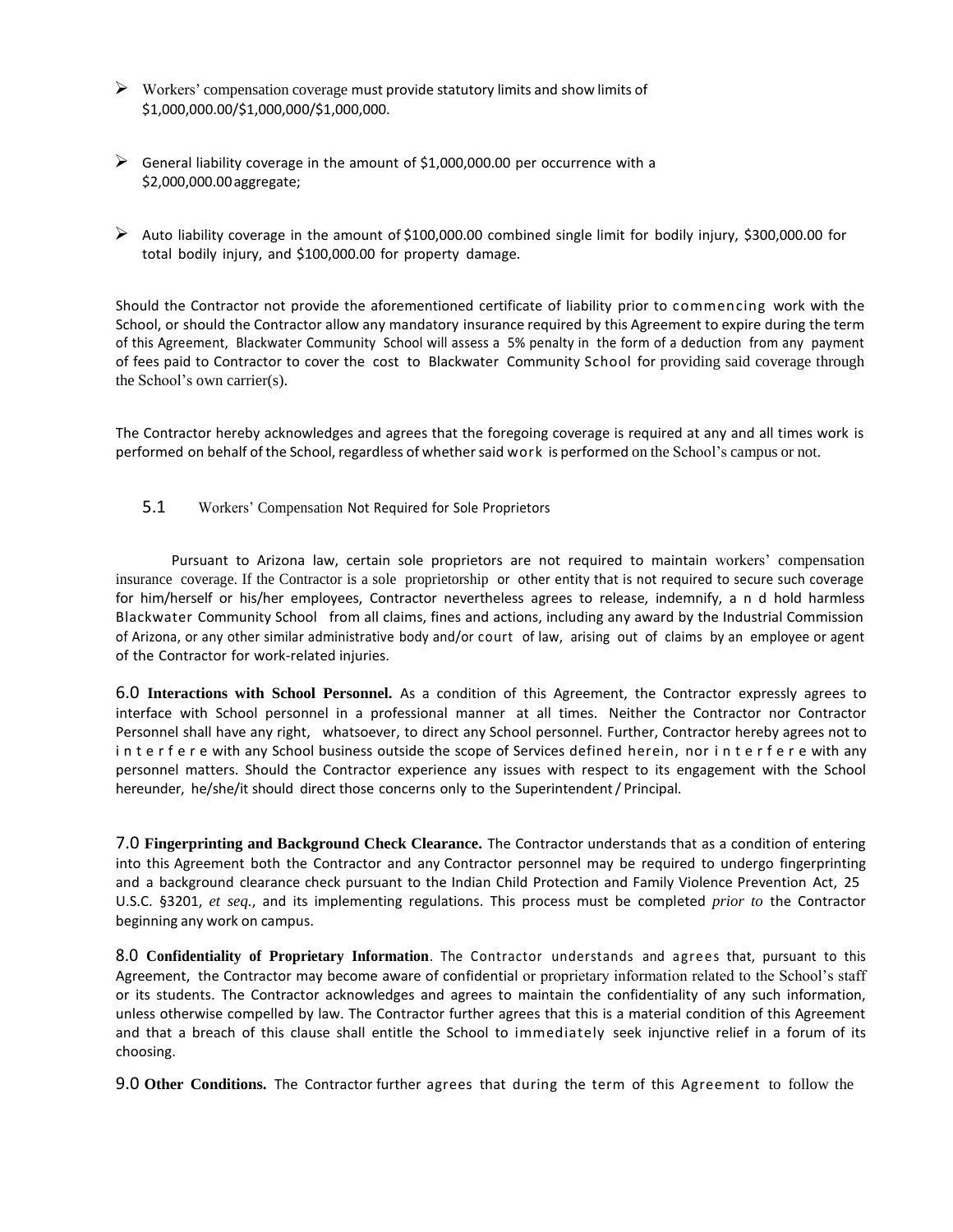School's dress code policies.

10. **Representations.** Both Parties represent that they are fully authorized and empowered to enter into this Agreement, and that the performance of the obligations under this Agreement will not violate or infringe upon the rights of any third party, or violate any agreement between the Parties and any other person, firm or organization or any law or governmental regulation.

11.0. **Indemnification.** The Contractor, on its own behalf and on behalf of any Contractor Personnel, shall indemnify and hold harmless the School, its affiliates, and its respective officers, directors, agents and employees from any and all claims, demands, losses, causes of action, damage, lawsuits, judgments, including attorneys' fees and costs, arising out of, or relating to, the Contractor's services, including those provided by any Contractor Personnel, under this Agreement.

12.0. **Liability.** EXCEPT WITH RESPECT TO THE PARTIES' INDEMNIFICATION OBLIGATIONS, NEITHER PARTY SHALL BE LIABLE TO THE OTHER FOR ANY SPECIAL, INDIRECT, INCIDENTAL, PUNITIVE, OR CONSEQUENTIAL DAMAGES ARISING FROM OR RELATED TO THIS AGREEMENT, INCLUDING BODILY INJURY, DEATH, LOSS OF REVENUE, OR PROFITS OR OTHER BENEFITS, AND CLAIMS BY ANY THIRD PARTY, EVEN IF THE PARTIES HAVE BEEN ADVISED OF THE POSSIBILITY OF SUCH DAMAGES. THE FOREGOING LIMITATION APPLIES TO ALL CAUSES OF ACTION IN THE AGGREGATE, INCLUDING WITHOUT LIMITATION TO BREACH OF CONTRACT, BREACH OF WARRANTY, NEGLIGENCE, STRICT LIABILITY, AND OTHER TORTS.

13.0. **Disclaimer of Warranty.** THE WARRANTIES CONTAINED HEREIN ARE THE ONLY WARRANTIES MADE BY THE PARTIES HEREUNDER. EACH PARTY MAKES NO OTHER WARRANTY, WHETHER EXPRESS OR IMPLIED, AND EXPRESSLY EXCLUDES AND DISCLAIMS ALL OTHER WARRANTIES AND REPRESENTATIONS OF ANY KIND, INCLUDING ANY WARRANTIES OF MERCHANTABILITY, FITNESS FOR A PARTICULAR PURPOSE, TITLE, AND NON-INFRINGEMENT. THE SCHOOL DOES NOT PROVIDE ANY WARRANTY THAT OPERATION OF ANY SERVICES HEREUNDER WILL BE UNINTERRUPTED OR ERROR-FREE.

14.0. **TRIBAL BUSINESS LICENSE**: The Offeror shall understand that the Vendor awarded the contract will require a Gila River Business License prior to conducting business with the School

### 15.0**Miscellaneous Provisions.**

15.1 This Agreement, and duplicates or copies, constitutes the entire agreement between the Parties with respect to the subject matter of this Agreement, and supersedes all prior negotiations, agreements, representations, and understandings of any kind, whether written or oral, between the Parties, preceding the date of this Agreement.

15.2 This Agreement may be amended only by written agreement duly executed by an authorized representative of each party (email is acceptable).

 15.3 If any provision or provisions of this Agreement shall be held unenforceable for any reason, then such provision shall be modified to reflect the parties' intention. All remaining provisions of this Agreement shall remain in full force and effect for the duration of this Agreement.

15.4 This Agreement shall not be assigned by either party without the express written consent of the otherparty.

15.5 A failure or in exercising any right, power or privilege in respect of this Agreement will not be presumed to operate as a waiver, and a single or partial exercise of any right, power or privilege will not be presumed to preclude any subsequent or further exercise, of that right, power or privilege or the exercise of any other right, power or privilege.